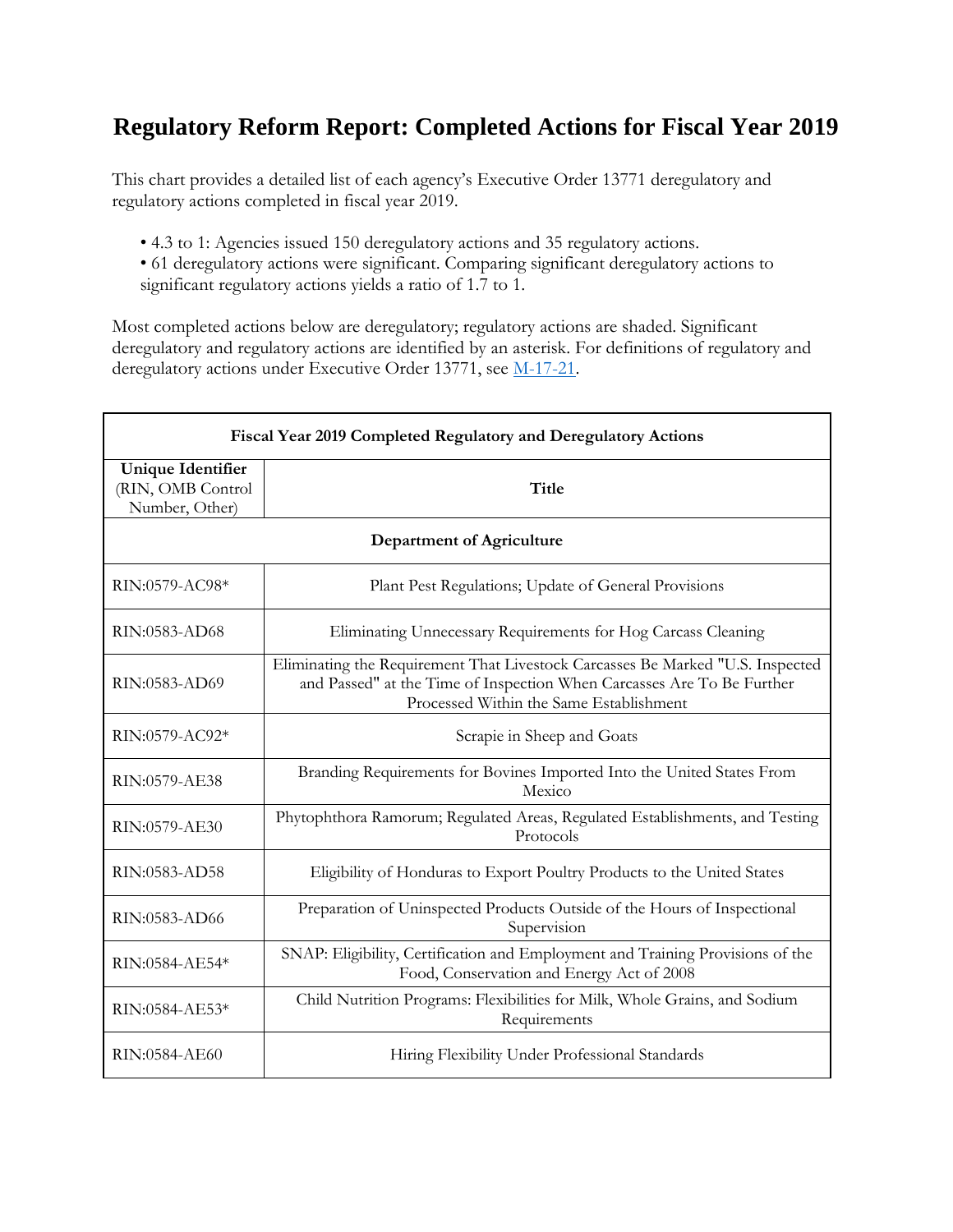| RIN:0581-AD54* | National Bioengineered Food Disclosure Standard                                                                                                                  |
|----------------|------------------------------------------------------------------------------------------------------------------------------------------------------------------|
| RIN:0584-AE74  | Food Distribution Program on Indian Reservations: Revisions to the<br>Administrative Match Requirement                                                           |
|                | <b>Department of Commerce</b>                                                                                                                                    |
| RIN:0625-AB13  | Elimination of Regulation on Worsted Wool Fabric                                                                                                                 |
| RIN:0648-BF52  | Regulatory Amendment to the Pacific Coast Groundfish Fishery Management<br>Plan to Implement an Electronic Monitoring Program for the Pacific Whiting<br>Fishery |
| RIN:0648-BG34  | Vessel Monitoring Systems; Requirements for Enhanced Mobile Transceiver Unit<br>and Mobile Communication Service Type Approval                                   |
| RIN:0648-BG94  | Allow Halibut Individual Fishing Quota Leasing to Community Development<br>Quota Groups                                                                          |
| RIN:0648-BH43  | Renewal Applications and Notices for Gulf of Mexico and South Atlantic Vessel<br>Permit, License, Endorsement, and Dealer Permit Holders                         |
| RIN:0648-BH74  | Trawl Rationalization Program Trailing Action; Modification and Removal of<br>Trawl Gear Regulations for Vessels Fishing in the Trawl Rationalization Program    |
| RIN:0648-BH54  | Atlantic Highly Migratory Species; Atlantic Bluefin Tuna and North Atlantic<br>Albacore Quotas                                                                   |
| RIN:0648-BH63  | Amendments to the Fishery Ecosystem Plans for American Samoa, Hawaii, and<br>the Marianas; Ecosystem Components                                                  |
| RIN:0648-BI03  | Framework Adjustment 6 to the Northeast Skate Complex Fishery Management<br>Plan                                                                                 |
| RIN:0648-BH92  | Amendment 49 to the Fishery Management Plan for the Reef Fish Resources of<br>the Gulf of Mexico                                                                 |
| RIN:0648-BI11  | Amendment 13 to the Fishery Management Plan for Spiny Lobster in the Gulf of<br>Mexico and the South Atlantic                                                    |
| RIN:0648-BI68  | Framework Amendment 6 to the Fishery Management Plan for Coastal Migratory<br>Pelagic Resources in the Gulf of Mexico and Atlantic Region                        |
| RIN:0648-BI46  | Amendment 31 to the Fishery Management Plan (FMP) for Coastal Migratory<br>Pelagic (CMP) Resources of the Gulf of Mexico and Atlantic Region                     |
| RIN:0648-BI64  | Framework Adjustment 58 to the Northeast Multispecies Fishery Management<br>Plan                                                                                 |
| RIN:0648-BI41  | Framework Adjustment 12 to the Atlantic Mackerel, Squid, and Butterfish Fishery<br>Management Plan                                                               |
| RIN:0648-BI92  | 2019 Summer Flounder Recreational Harvest Measures                                                                                                               |
| RIN:0648-BG73  | Changes in Regulations for Greater Farallones and Cordell Bank National Marine<br>Sanctuaries Regarding Discharge Requirements for U.S. Coast Guard Activities   |
| RIN:0625-AB14  | Elimination of Regulation on Determination of Bona Fide Motor-Vehicle<br>Manufacturer                                                                            |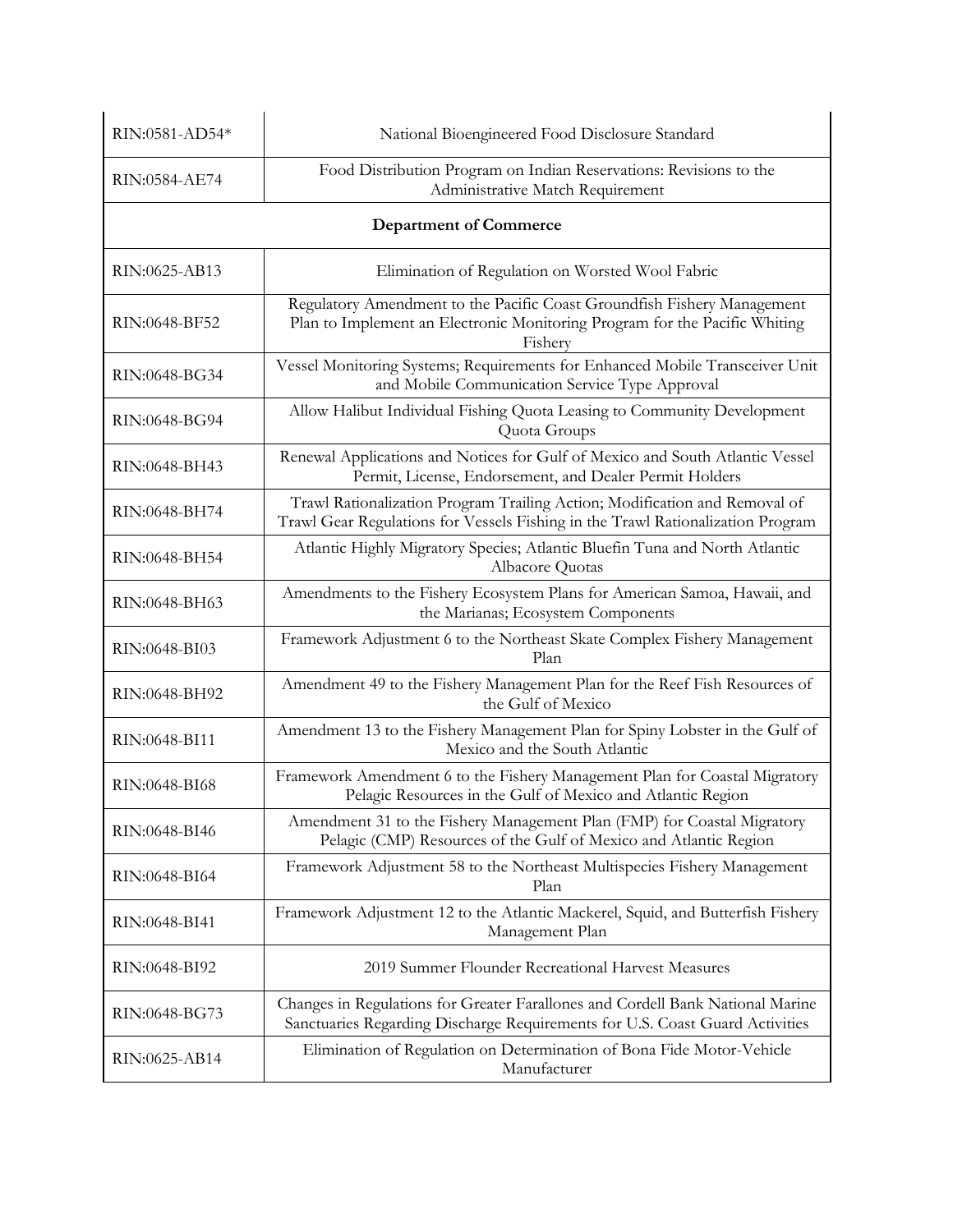| <b>Department of Defense</b>            |                                                                                                                                                      |  |
|-----------------------------------------|------------------------------------------------------------------------------------------------------------------------------------------------------|--|
| RIN:0750-AJ42*                          | Submission of Summary Subcontract Report (DFARS Case 2017-D005)                                                                                      |  |
| RIN:0790-AJ20                           | Department of Defense Privacy Program                                                                                                                |  |
| RIN:0702-AA80*                          | Army Cemeteries                                                                                                                                      |  |
| RIN:0750-AK34                           | Update of Clause on Section 8(a) Direct Award (DFARS Case 2018-D052)                                                                                 |  |
| <b>Department of Education</b>          |                                                                                                                                                      |  |
| RIN:1830-AA23                           | Program Regulations Superseded by Reauthorizations of the Perkins Act                                                                                |  |
| RIN:1840-AD26*                          | Institutional Accountability                                                                                                                         |  |
| RIN:1840-AD31*                          | Program Integrity; Gainful Employment                                                                                                                |  |
| RIN:1840-AD33                           | Preparing Tomorrow's Teachers to Use Technology (PT3) Program                                                                                        |  |
| <b>Department of Energy</b>             |                                                                                                                                                      |  |
| RIN:1904-AE23*                          | Energy Conservation Standards: External Power Supplies                                                                                               |  |
| RIN:1903-AA09                           | Revisions to the DOE Contractor Employee Protection Program                                                                                          |  |
| RIN:1904-AE26*                          | Definition for General Service Lamps                                                                                                                 |  |
| RIN:1991-AC13                           | Update to 2 CFR 910.130                                                                                                                              |  |
| RIN:1991-AC14                           | Inclusion of Early Stage Technology Demonstration in Authorized Technology<br>Transfer                                                               |  |
| Department of Health and Human Services |                                                                                                                                                      |  |
| RIN:0910-AH93*                          | Standards for the Growing, Harvesting, Packing, and Holding of Produce for<br>Human Consumption, Extension of Compliance Dates for Subpart E         |  |
| RIN:0910-AH97*                          | Topical Antimicrobial Drug Products for Over-the-Counter Human Use: Final<br>Monograph for Consumer Antiseptic Rub Products                          |  |
| RIN:0936-AA07*                          | Medicaid, Revisions to State Medicaid Fraud Control Unit Rules                                                                                       |  |
| RIN:0938-AT23*                          | Regulatory Provisions to Promote Program Efficiency, Transparency, and Burden<br>Reduction (CMS-3346-F)                                              |  |
| RIN:0938-AT29*                          | CY 2019 Home Health Prospective Payment System Rate Update and CY 2020<br>Case-Mix Adjustment Methodology Refinements; Value-Based Purchasing Model; |  |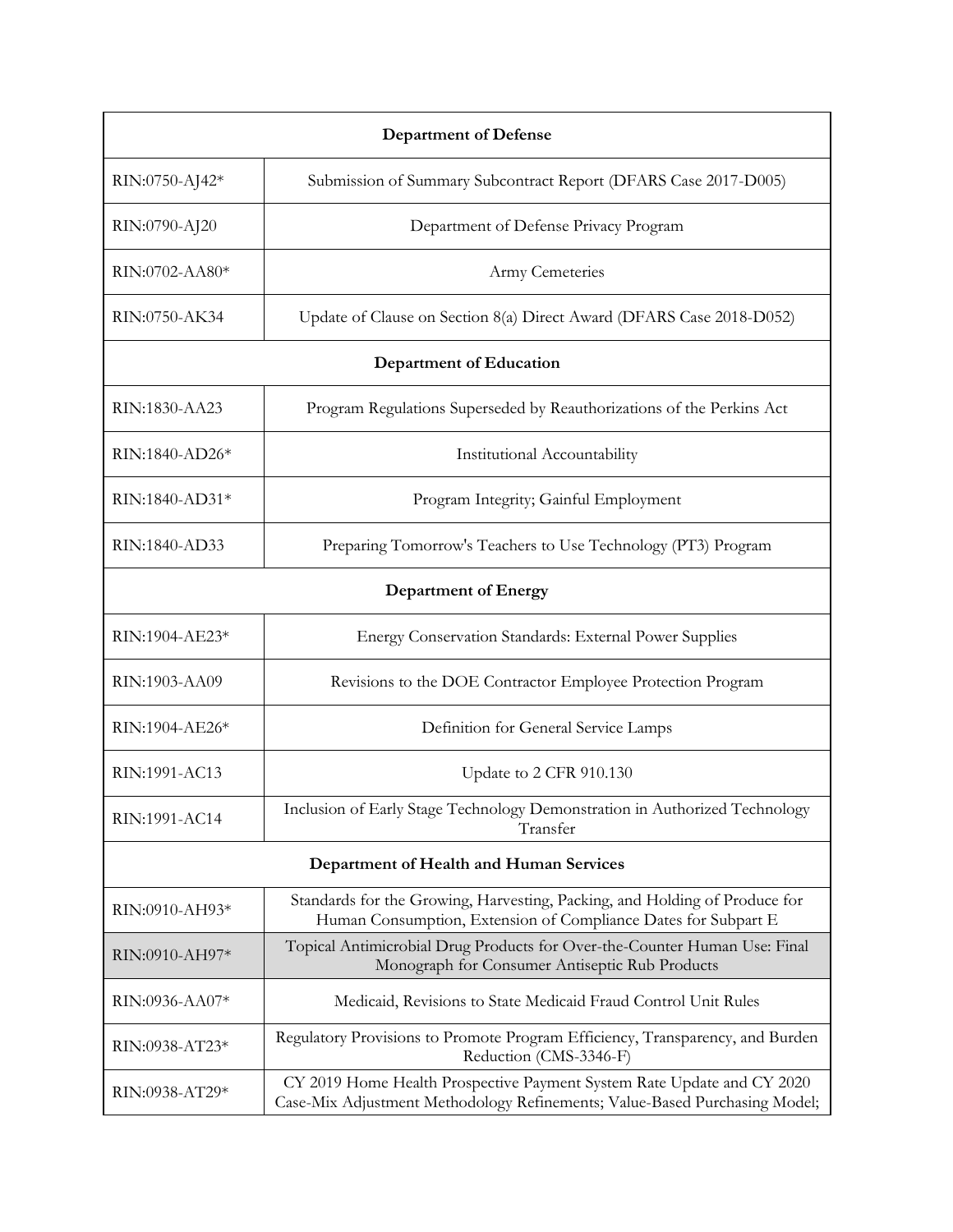|                | Quality Reporting Requirements (CMS-1689-FC)                                                                                                                                                             |
|----------------|----------------------------------------------------------------------------------------------------------------------------------------------------------------------------------------------------------|
| RIN:0938-AT59* | Policy and Technical Changes to the Medicare Advantage and the Medicare<br>Prescription Drug Benefit Programs for Contract Year 2020; Risk Adjustment<br>Data Validation (CMS-4185-F2)                   |
| RIN:0938-AT30* | CY 2019 Hospital Outpatient PPS Policy Changes and Payment Rates and<br>Ambulatory Surgical Center Payment System Policy Changes and Payment Rates<br>$(CMS-1695-FC)$                                    |
| RIN:0938-AT31* | CY 2019 Revisions to Payment Policies Under the Physician Fee Schedule and<br>Other Revisions to Medicare Part B and the Quality Payment Program (CMS-<br>$1693-F$                                       |
| RIN:0938-AT28* | CY 2019 Changes to the End-Stage Renal Disease (ESRD) Prospective Payment<br>System, Quality Incentive Program, Durable Medical Equipment, Prosthetics,<br>Orthotics, and Supplies (DMEPOS) (CMS-1691-F) |
| RIN:0938-AT45* | Medicare Shared Savings Program; Accountable Care Organizations (CMS-1701-<br>F2)                                                                                                                        |
| RIN:0938-AR60* | Programs of All-Inclusive Care for the Elderly (PACE) Update (CMS-4168-F)                                                                                                                                |
| RIN:0938-AT62  | Changes to the Medicare Claims, Medicare Advantage Organization<br>Determination, and Medicare Prescription Drug Coverage Determination Appeals<br>Procedures (CMS-4174-F)                               |
| RIN:0938-AS84* | Program Integrity Enhancements to the Provider Enrollment Process (CMS-6058-<br>F)                                                                                                                       |
| RIN:0938-AS59* | Revisions to Requirements for Discharge Planning for Hospitals, Critical Access<br>Hospitals, and Home Health Agencies (CMS-3317-F)                                                                      |
| RIN:0945-AA10* | Protecting Statutory Conscience Rights in Health Care; Delegations of Authority                                                                                                                          |
| RIN:0938-AT75* | FY 2020 Skilled Nursing Facility (SNFs) Prospective Payment System Rate Update<br>and Quality Reporting Requirements (CMS-1718-F)                                                                        |
| RIN:0938-AT73* | Hospital Inpatient Prospective Payment Systems for Acute Care Hospitals; the<br>Long-Term Care Hospital Prospective Payment System; and FY 2020 Rates (CMS-<br>$1716-F$                                  |
| RIN:0938-AT67* | FY 2020 Inpatient Rehabilitation Facility (IRF) Prospective Payment System Rate<br>Update and Quality Reporting Requirements (CMS-1710-F)                                                                |
| RIN:0937-AA07* | Compliance With Statutory Program Integrity Requirements                                                                                                                                                 |
| RIN:0938-AT87* | Regulation to Require Drug Pricing Transparency (CMS-4187-F)                                                                                                                                             |
| RIN:0938-AT37* | CY 2020 Notice of Benefit and Payment Parameters (CMS-9926-P)                                                                                                                                            |
| RIN:0938-AT61* | Medicaid Provider Payment Reassignment (CMS-2413-F)                                                                                                                                                      |
| RIN:0938-AT71* | FY 2020 Hospice Wage Index, Payment Rate Update, and Quality Reporting<br>Requirements (CMS-1714-P)                                                                                                      |
| RIN:0906-AB20  | Removing Outdated Regulations from the Hansen's Disease Program                                                                                                                                          |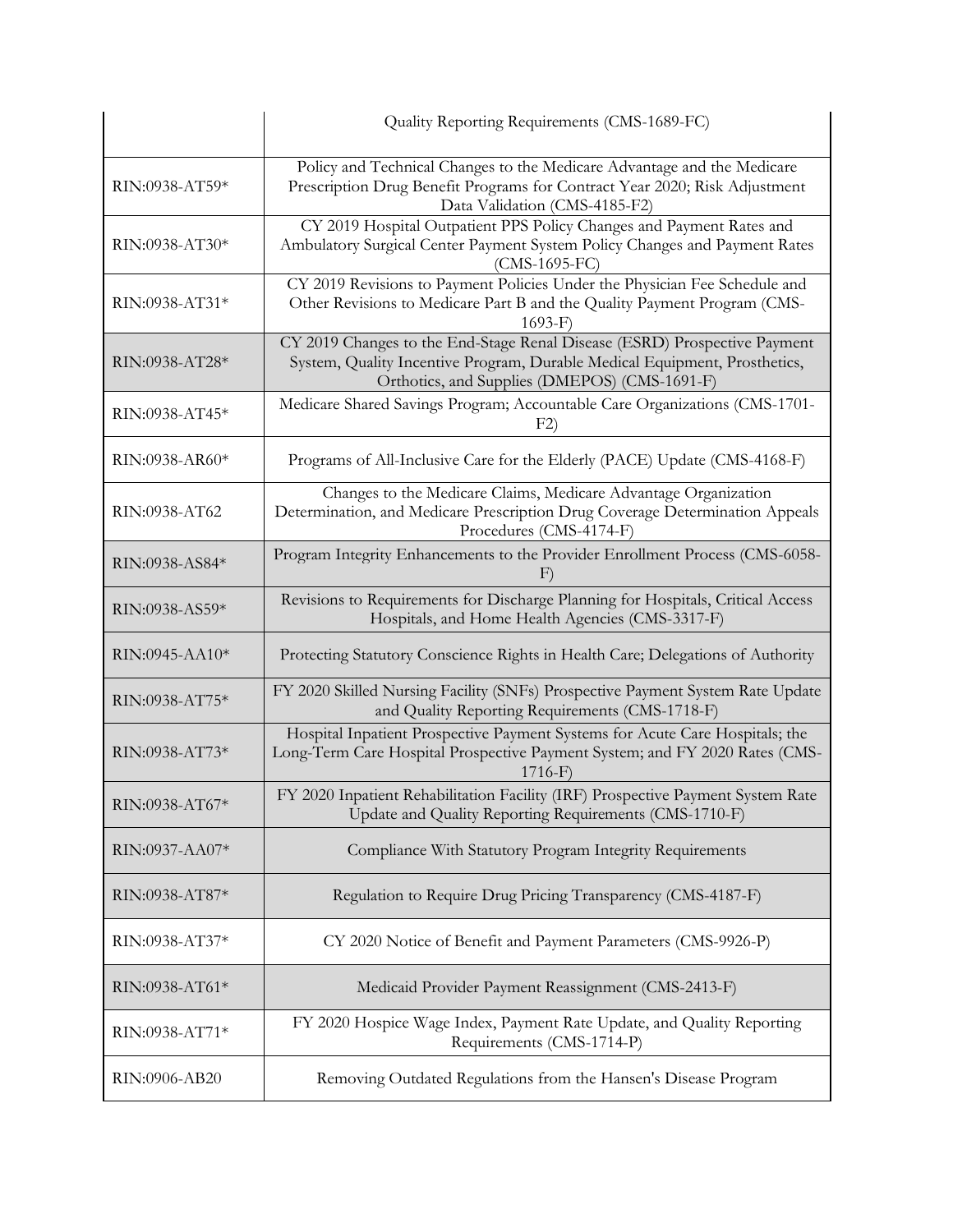| RIN:0906-AB21                               | Removing Outmoded Regulations Regarding the Health Education Assistance<br>Loan Program                                                           |  |
|---------------------------------------------|---------------------------------------------------------------------------------------------------------------------------------------------------|--|
| <b>Department of Homeland Security</b>      |                                                                                                                                                   |  |
| RIN:1615-AC07*                              | EB-5 Immigrant Investor Program Modernization                                                                                                     |  |
| RIN:1601-AA83                               | Removal of Department of Homeland Security Acquisition Regulation Clause<br>3052.219-70, Small Business Subcontracting Plan Reporting             |  |
| RIN:1615-AA22*                              | Inadmissibility on Public Charge Grounds                                                                                                          |  |
| RIN:1625-AA12*                              | Marine Transportation--Related Facility Response Plans for Hazardous Substances                                                                   |  |
| RIN:1625-AA13*                              | Tank Vessel Response Plans for Hazardous Substances                                                                                               |  |
| RIN:1625-AC27                               | Tankers-Automatic Pilot Systems in Shipping Safety Fairways and Offshore<br><b>Traffic Separation Schemes</b>                                     |  |
| RIN:1625-AC46                               | Amendments to the Marine Radar Observer Refresher Training Regulations                                                                            |  |
| RIN:1651-AB25                               | Technical Corrections Regarding the Consolidation of Vessel Repair Unit<br>Locations                                                              |  |
| RIN:1653-AA75*1                             | Apprehension, Processing, Care and Custody of Alien Minors and<br>Unaccompanied Alien Children                                                    |  |
| RIN:1625-ZA37                               | Update to the 2016 National Preparedness for Response Exercise Program<br>(PREP) Guidelines                                                       |  |
| <b>OMB</b> Control<br>Number: 1653-0020     | Non-Immigrant Checkout Letter                                                                                                                     |  |
| RIN:1615-AC38*2                             | Exercise of Time-Limited Authority to Increase the Fiscal Year 2019 Numerical<br>Limitation for the H-2B Temporary Nonagricultural Worker Program |  |
| RIN:1615-AB71*                              | Registration Requirement for Petitioners Seeking To File H-1B Petitions on Behalf<br>of Cap Subject Aliens                                        |  |
| OMB Control<br>Number: 1652-0029            | Maryland-3 Airports: Enhanced Security Procedures at Certain Airports in the<br>Washington, DC Area                                               |  |
| Department of Housing and Urban Development |                                                                                                                                                   |  |
| RIN:2502-AJ30*                              | Project Approval for Single Family Condominium (FR-5715)                                                                                          |  |
| RIN:2502-AJ40*                              | Streamlining Warranty Requirements for FHA Single Family Mortgage Insurance:<br>Removal of the Ten-Year Protection Plan Requirements (FR-6029)    |  |
| RIN:2502-ZA20*                              | Home Equity Conversion Mortgage (HECM) Program - Continuation of HECM<br><b>Collateral Risk Assessment Requirements</b>                           |  |
|                                             | Department of the Interior                                                                                                                        |  |
| RIN:1014-AA39*                              | Revisions to the Blowout Preventer Systems and Well Control Rule                                                                                  |  |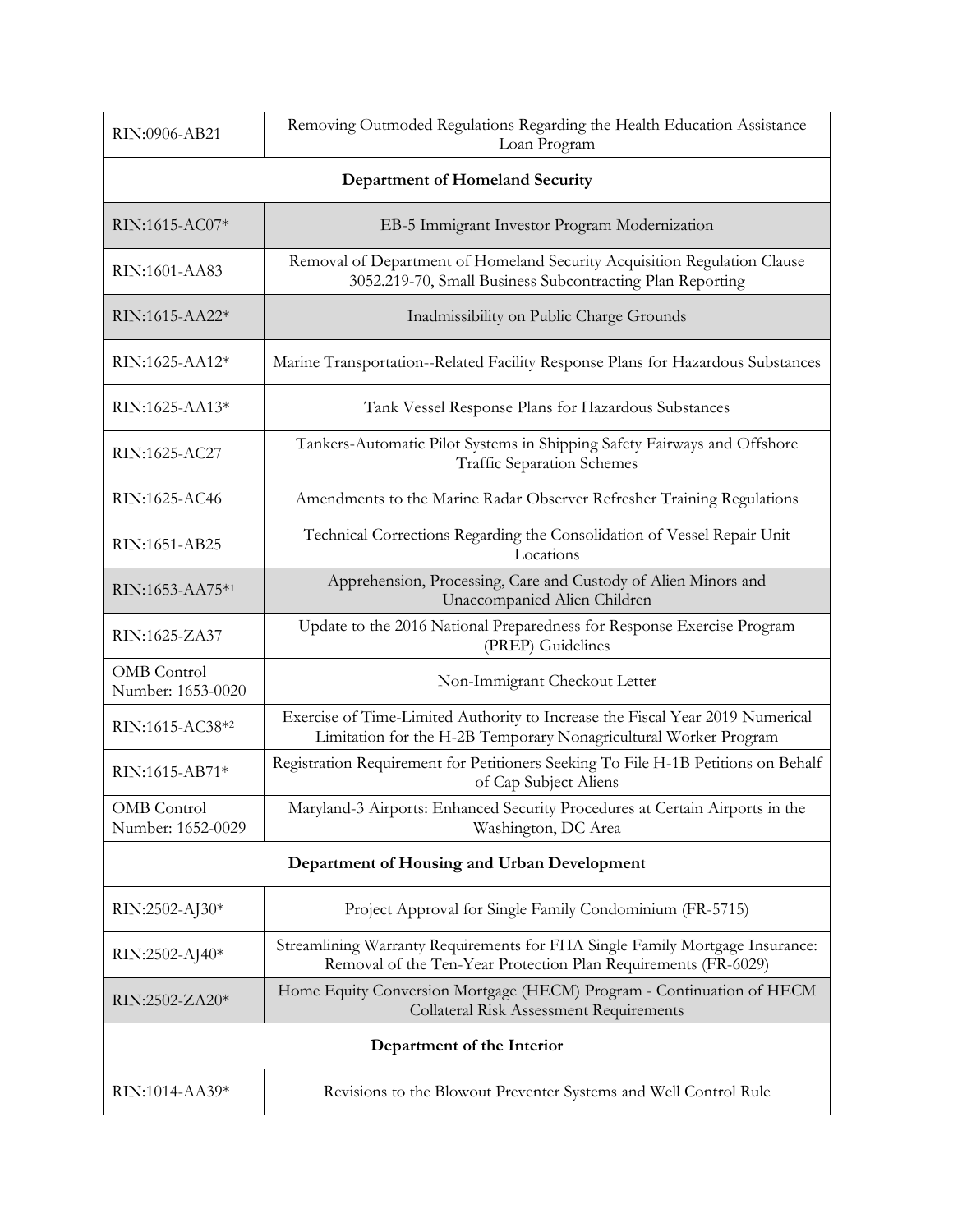| RIN:1018-BB41       | Endangered and Threatened Wildlife and Plants; Removal of the Deseret Milk-<br>Vetch From the List of Endangered and Threatened Plants                             |  |
|---------------------|--------------------------------------------------------------------------------------------------------------------------------------------------------------------|--|
| RIN:1018-BC09       | Endangered and Threatened Wildlife and Plants; Removal of the Foskett Speckled<br>Dace From the List of Endangered and Threatened Wildlife                         |  |
| RIN:1018-BC72       | Migratory Bird Management; Managing Resident Canada Goose Populations                                                                                              |  |
| RIN:1018-BC87*3     | Conservation of Endangered and Threatened Species; Revision of Regulations to<br>Address Interagency Cooperation                                                   |  |
| RIN:1018-BC88*4     | Endangered and Threatened Species of Wildlife and Plants; Revision of the<br>Regulations for Listing Species and Designating Critical Habitat                      |  |
| RIN:1018-BC97*      | Endangered and Threatened Wildlife and Plants; Regulations for Prohibitions to<br>Threatened Wildlife and Plants; Removal of Blanket Section 4(d) Rule             |  |
| RIN:1024-AE48       | Death Valley National Park; Designation of Airstrip                                                                                                                |  |
| RIN:1018-BE35       | Importation, Exportation, and Transportation of Wildlife, Shellfish, and Fishery<br>Products; Importation and Exportation of Green Sea Urchins                     |  |
| RIN:1024-AE59       | National Capital Region; Event at the Washington Monument                                                                                                          |  |
| RIN:1006-ZA015      | New Flood Control Manual for Reservoir Operations at Folsom Dam and<br>Reservoir, California                                                                       |  |
| RIN:1018-ZA05       | Public Benefits of the U.S. Fish & Wildlife Policy on the Distribution of Eagle<br>Remains Found in Indian Country                                                 |  |
| RIN:1029-ZA00       | Directive INE-35 - Ten-day Notices                                                                                                                                 |  |
| RIN:1076-ZA01       | Appraisal Waivers at Fort Berthold                                                                                                                                 |  |
| RIN:1076-AF37       | Bond Exemption for Rights-of-Way on Indian Land                                                                                                                    |  |
| RIN:1014-ZA00       | Guidance for Information Submissions Regarding Site Specific and Non-Site<br>Specific HPHT Equipment Design Verification Analysis and Design Validation<br>Testing |  |
| RIN:1014-ZA01       | NTL 2019-N01 - Electronic Submittal System for Deepwater Operations Plans                                                                                          |  |
| RIN:1018-BD79       | National Wildlife Refuge System; Station-Specific Hunting and Sport Fishing<br>Regulations, 2019-2020                                                              |  |
|                     | Department of Justice                                                                                                                                              |  |
| RIN:1117-AB44       | New Single-Sheet Format for U.S. Official Order Form for Schedule I and II<br>Controlled Substances (DEA Form 222)                                                 |  |
| RIN:1140-AA52*      | <b>Bump-Stock-Type Devices</b>                                                                                                                                     |  |
| Department of Labor |                                                                                                                                                                    |  |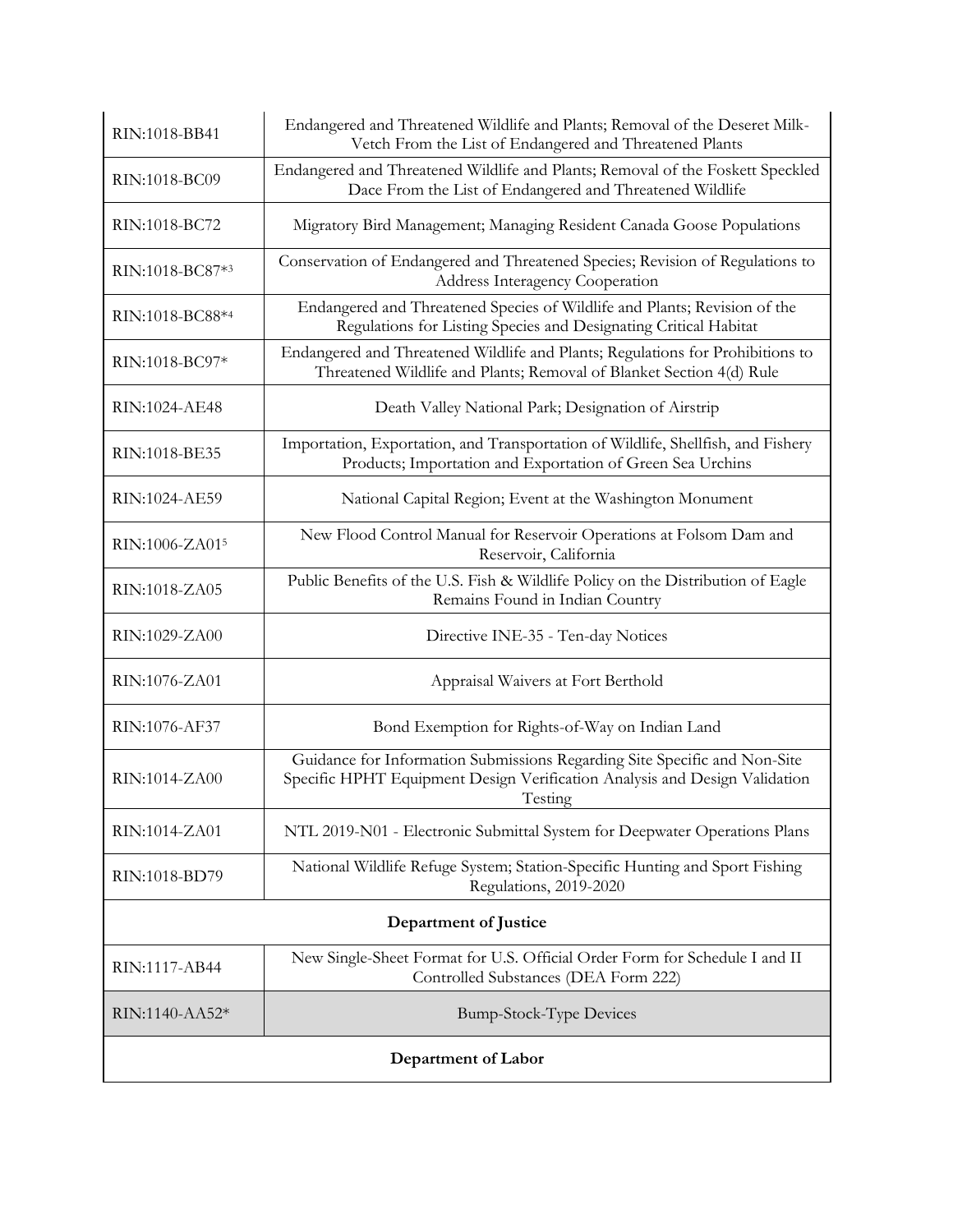| RIN:1218-AC67*             | Standards Improvement Project IV                                                                                            |
|----------------------------|-----------------------------------------------------------------------------------------------------------------------------|
| RIN:1218-AD17*             | Tracking of Workplace Injuries and Illnesses                                                                                |
| RIN:1218-AC94*             | Quantitative Fit Testing Protocol: Amendment to the Final Rule on Respiratory<br>Protection                                 |
| RIN:1218-AD21*             | Occupational Exposure to Beryllium and Beryllium Compounds in Construction<br>and Shipyard Sectors                          |
| RIN:1235-AA20*             | Defining and Delimiting the Exemptions for Executive, Administrative,<br>Professional, Outside Sales and Computer Employees |
| RIN:1205-AB90*             | Modernizing Recruitment Requirements Under the H-2A Program                                                                 |
| RIN:1205-AB92*             | Northern Mariana Islands U.S. Workforce Act of 2018                                                                         |
| RIN:1218-AC96*             | Crane Operator Qualification in Construction                                                                                |
| RIN:1210-AB88*             | Definition of an "Employer" Under Section 3(5) of ERISA--Association<br>Retirement Plans and Other Multiple Employer Plans  |
| RIN:1219-AB92*             | Examinations of Working Places in Metal and Nonmetal Mines                                                                  |
| <b>Department of State</b> |                                                                                                                             |
|                            |                                                                                                                             |
|                            | Department of Transportation                                                                                                |
| RIN:2120-AJ69*             | Prohibition Against Certain Flights Within the Territory and Airspace of<br>Afghanistan                                     |
| RIN:2120-AK94              | Severe Weather Detection Equipment Requirements for Helicopter Air<br><b>Ambulance Operations</b>                           |
| RIN:2120-AL16*             | Revision of ADS-B Out Requirements                                                                                          |
| RIN:2120-AK87              | Use of ADS-B in support of Reduced Vertical Separation Minimum (RVSM)<br>operations (RVSM ADS-B)                            |
| RIN:2126-AB98              | Commercial Learner's Permit Validity                                                                                        |
| RIN:2126-AC05              | ELDT; Class B to Class A CDL Upgrade                                                                                        |
| RIN:2126-AC07              | Lease and Interchange of Vehicles; Motor Carriers of Passengers                                                             |
| RIN:2127-AL76*             | The Safer Affordable Fuel-Efficient (SAFE) Vehicles Rule for Model Years 2021-<br>2026 Passenger Cars and Light Trucks      |
| 2127-AL396                 | Electronic Disclosure of Odometer Requirements                                                                              |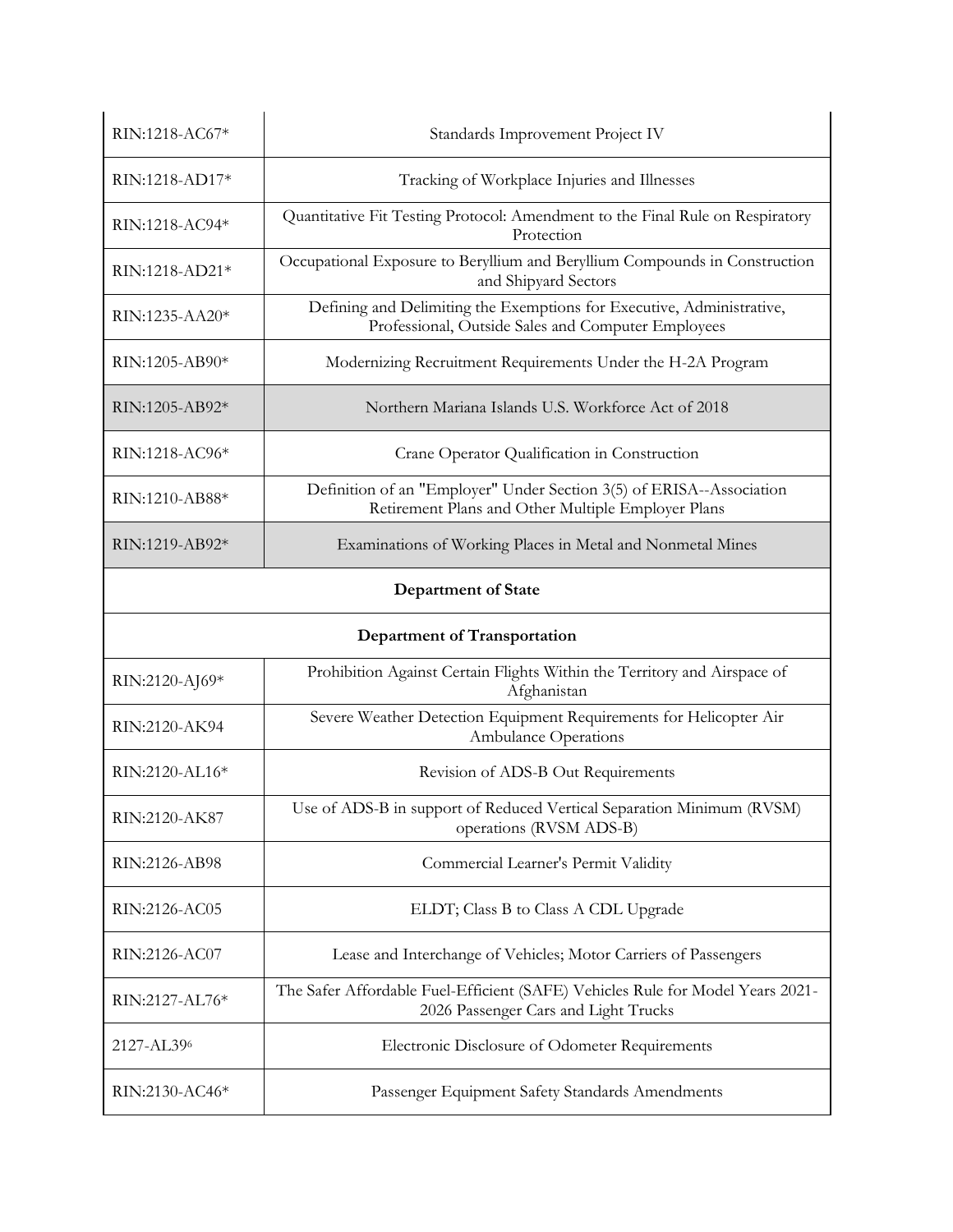| RIN:2130-AC64    | Changes to Joint FHWA and FTA Regulations That Implement NEPA (RRTF)                                                                                    |
|------------------|---------------------------------------------------------------------------------------------------------------------------------------------------------|
| RIN:2130-AC69    | Amendment of New Locomotive Certification Stenciling Requirement (RRTF)                                                                                 |
| $RIN:2137-AE66*$ | Pipeline Safety: Safety of Hazardous Liquid Pipelines                                                                                                   |
| RIN:2137-AE72*   | Pipeline Safety: Safety of Gas Transmission Pipelines, MAOP Reconfiguration,<br>Expansion of Assessment Requirements and Other Related Amendments       |
| RIN:2137-AE93*   | Pipeline Safety: Issues Related to the Use of Plastic Pipe in Gas Pipeline Industry                                                                     |
| RIN:2137-AF20*   | Hazardous Materials: Enhanced Safety Provisions for Lithium Batteries<br>Transported by Aircraft (FAA Reauthorization Act of 2018)                      |
| RIN:2137-AF09    | Hazardous Materials: Response to Petitions from Industry to Modify, Clarify, or<br><b>Eliminate Regulations</b>                                         |
| RIN:2137-AF08*   | Hazardous Materials: Oil Spill Response Plans and Information Sharing for High-<br>Hazard Flammable Trains (FAST Act)                                   |
| RIN:2137-AF10    | Hazardous Materials: Information to the Pilot-in-Command and Response to Air<br>Related Petitions for Rulemaking                                        |
| RIN:2125-AF84    | Construction and Maintenance; Material or Product Selection                                                                                             |
| RIN:2127-AL94*   | 49 CFR Part 578, Civil Penalties                                                                                                                        |
| RIN:2126-AC22    | Extension of Compliance Date For Lease and Interchange of Vehicles: Motor<br>Carriers of Passengers                                                     |
| RIN:2127-AL97    | Updating the Petitions for Exemption Process                                                                                                            |
| RIN:2105-AD86    | <b>Aviation Economic Regulation Amendments</b>                                                                                                          |
| RIN:2127-AK86*   | Mandatory Event Data Recorder Requirements                                                                                                              |
| RIN:2130-AC48*   | Train Crew Staffing and Location                                                                                                                        |
| RIN:2126-AC30    | Hours of Service of Drivers--Restart Provisions                                                                                                         |
|                  | Department of the Treasury                                                                                                                              |
| RIN:1515-AE23*   | Modernized Drawback                                                                                                                                     |
| RIN:1545-BG07*   | Allocation of Costs Under the Simplified Methods                                                                                                        |
| RIN:1505-AC55*   | Gulf Coast Restoration Trust Fund Amendment                                                                                                             |
| RIN:1545-BO46*7  | Application of Various Provisions of Section 2711 of the Public Health Service<br>Act, the Affordable Care Act, and the Internal Revenue Code to Health |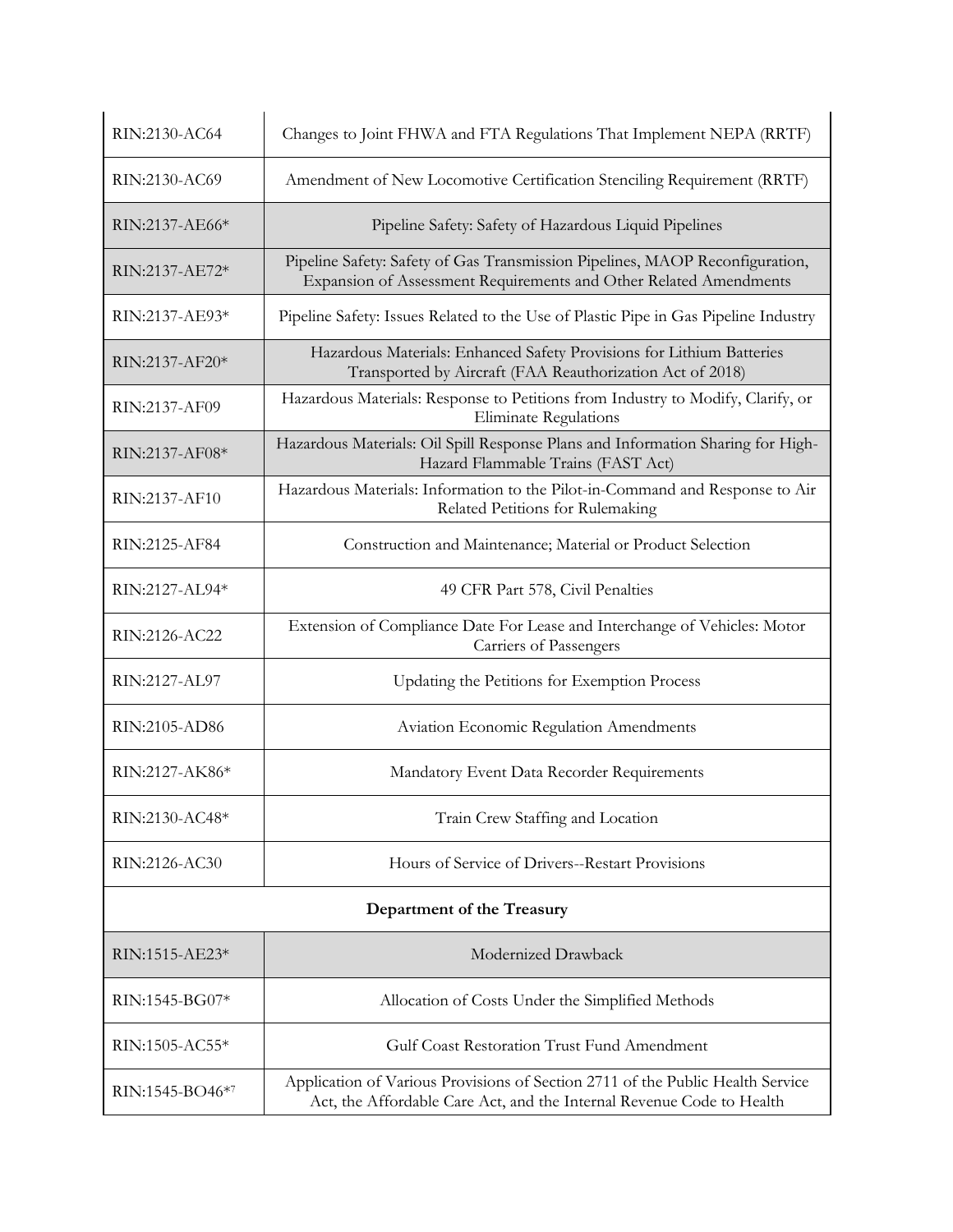|                                        | Reimbursement Arrangements                                                                                                                                                                              |
|----------------------------------------|---------------------------------------------------------------------------------------------------------------------------------------------------------------------------------------------------------|
| RIN:1545-BO17                          | Guidance Removing Obsolete Regulations                                                                                                                                                                  |
|                                        | <b>Department of Veteran Affairs</b>                                                                                                                                                                    |
| RIN:2900-AP81                          | VA Acquisition Regulation: Describing Agency Needs; Contract Financing                                                                                                                                  |
| RIN:2900-AQ26*                         | VA Claims and Appeals Modernization                                                                                                                                                                     |
| RIN:2900-AQ18                          | VA Acquisition Regulation: Construction and Architect-Engineer Contracts                                                                                                                                |
| RIN:2900-AQ45*                         | Veterans Care Agreements                                                                                                                                                                                |
| RIN:2900-AQ47*                         | <b>Urgent Care</b>                                                                                                                                                                                      |
| RIN:2900-AQ46*                         | Veterans Community Care Program                                                                                                                                                                         |
| <b>Environmental Protection Agency</b> |                                                                                                                                                                                                         |
| RIN:2050-AG39*                         | Management Standards for Hazardous Waste Pharmaceuticals                                                                                                                                                |
| RIN:2060-AS95                          | Revisions to Testing Regulations for Air Emission Sources                                                                                                                                               |
| RIN:2060-AT67*                         | Repeal of the Clean Power Plan; Emission Guidelines for Greenhouse Gas<br>Emissions From Existing Electric Utility Generating Units; Revisions to Emission<br>Guideline Implementing Regulations        |
| RIN:2060-AT93*                         | Renewable Fuel Volume Standards for 2019 and Biomass-Based Diesel Volume<br>(BBD) for 2020                                                                                                              |
| RIN:2060-AS79                          | National Emission Standards for Hazardous Air Pollutants: Manufacture of<br>Amino/Phenolic Resins Risk and Technology Review Reconsideration                                                            |
| RIN:2060-AT50                          | National Emission Standards for Hazardous Air Pollutant Emissions: Petroleum<br>Refinery Sector                                                                                                         |
| RIN:2060-AT52                          | Air Quality: Revision to Definition of Volatile Organic Compounds--Exclusion of<br>cis-1,1,1,4,4,4-Hexafluorobut-2-ene (HFO-1336mzz-Z)                                                                  |
| RIN:2060-AT91                          | Relaxation of the Federal Reid Vapor Pressure (RVP) Gasoline Volatility Standard<br>for the 5-Parish Baton Rouge, Louisiana Area                                                                        |
| RIN:2060-AT96                          | Amendments to Federal Implementation Plan for Managing Air Emissions From<br>True Minor Sources in Indian Country in Oil & Natural Gas Production and<br>Natural Gas Processing Segments of O&NG Sector |
| RIN:2070-AK27*                         | Service Fees for the Administration of the Toxic Substances Control Act                                                                                                                                 |
| RIN:2060-AU08                          | Emissions Monitoring Provisions In State Implementation Plans Required Under<br>the Nox Sip Call                                                                                                        |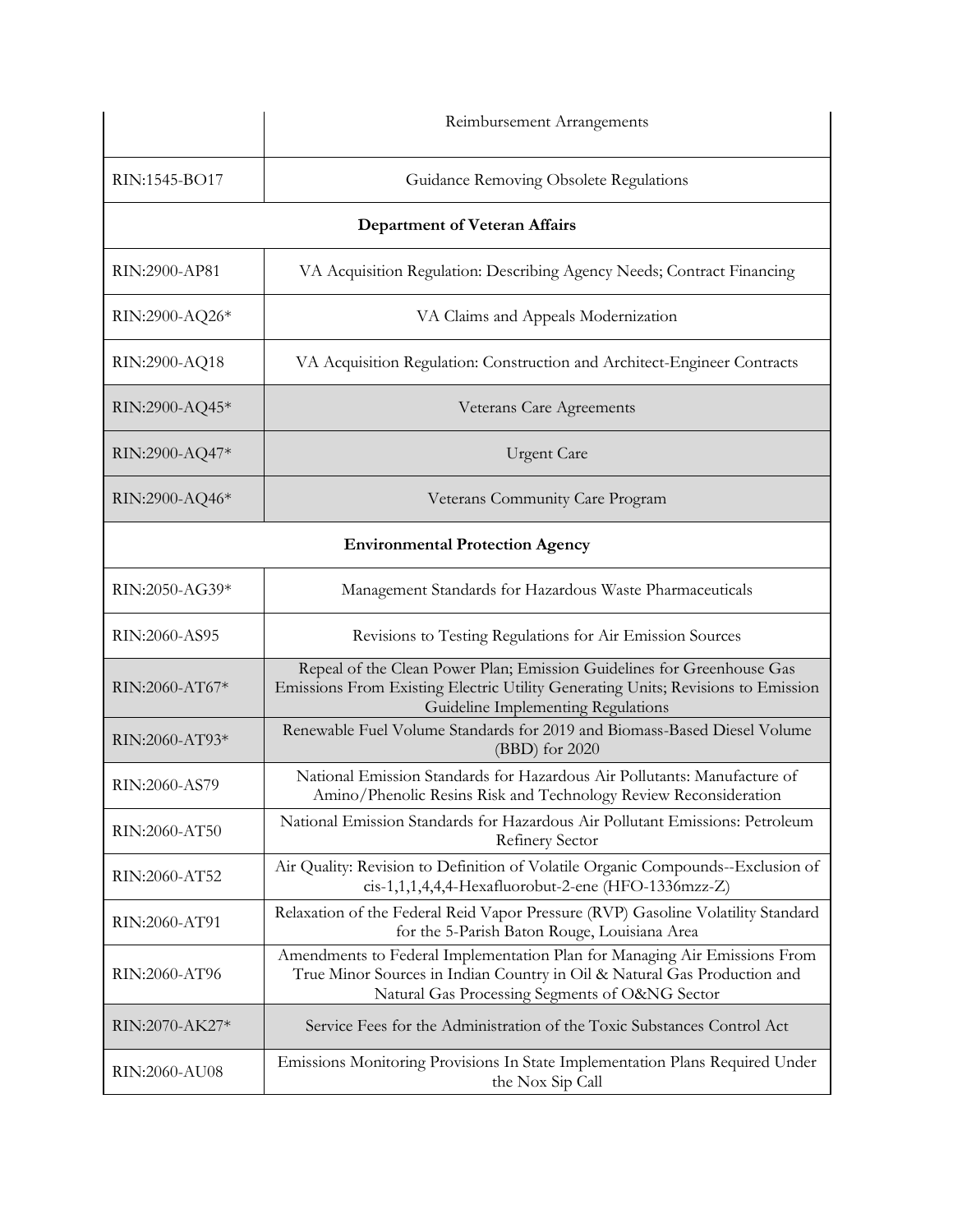| RIN:2070-AK07*                                 | Methylene Chloride; Regulation of Paint and Coating Removal for Consumer Use<br>Under TSCA Section 6(a)                                                                                       |
|------------------------------------------------|-----------------------------------------------------------------------------------------------------------------------------------------------------------------------------------------------|
| RIN:2040-AF25*                                 | National Pollutant Discharge Elimination System (NPDES): Specific Provisions<br>Affecting Application and Program Updates Rule                                                                |
| RIN:2050-AH02*                                 | Facilitating Safe Management of Recalled Airbags                                                                                                                                              |
| RIN:2060-AU32                                  | Regulation of Fuels and Fuel Additives: Removal of the Reformulated Gasoline<br>Program From the Northern Kentucky Portion of the Cincinnati-Hamilton Ozone<br>Maintenance Area               |
| RIN:2060-AT66                                  | National Emission Standards for Hazardous Air Pollutants for Friction Materials<br>Manufacturing Facilities Residual Risk and Technology Review                                               |
| RIN:2060-AT84                                  | Standards of Performance for New Stationary Sources and Emission Guidelines<br>for Existing Sources: Commercial and Industrial Solid Waste Incineration Units;<br><b>Technical Amendments</b> |
| RIN:2060-AU34*                                 | Modifications to Fuel Regulations to Provide Flexibility for E15; Modifications to<br>RFS RIN Market Regulations                                                                              |
| RIN:2060-ZA25                                  | PM2.5 Precursor Demonstration Guidance                                                                                                                                                        |
| RIN:2060-ZA27                                  | Model Emission Rates for Precursors (MERPs) for Ozone and Secondary PM2.5                                                                                                                     |
| RIN:2060-AU33*                                 | Adopting Subpart Ba Requirements in Emission Guidelines for Municipal Solid<br>Waste Landfills                                                                                                |
| RIN:2070-AJ82*                                 | Review of Dust-Lead Hazard Standards and the Definition of Lead-Based Paint                                                                                                                   |
| RIN:2060-AU43                                  | Relaxation of the Federal Reid Vapor Pressure (RVP) Gasoline Volatility Standard<br>for the Atlanta Area                                                                                      |
| RIN:2040-AF71                                  | Rule to Withdraw Certain Federal Water Quality Criteria for Lead,<br>Chlorodibromomethane, and Dichlorobromomethane Applicable to California                                                  |
| <b>Equal Employment Opportunity Commission</b> |                                                                                                                                                                                               |
| DOD/GSA/NASA (Federal Acquisition Regulation)  |                                                                                                                                                                                               |
| RIN:9000-AN02*                                 | Federal Acquisition Regulation (FAR); FAR Case 2015-017; Combating<br>Trafficking in Persons--Definition of "Recruitment Fees"                                                                |
| RIN:9000-AN45*                                 | Federal Acquisition Regulation (FAR); FAR Case 2017-009, Special Emergency<br>Procurement Authority                                                                                           |
| <b>General Services Administration</b>         |                                                                                                                                                                                               |
| National Aeronautics and Space Administration  |                                                                                                                                                                                               |
| <b>Office of Management and Budget</b>         |                                                                                                                                                                                               |
| <b>Office of Personnel Management</b>          |                                                                                                                                                                                               |